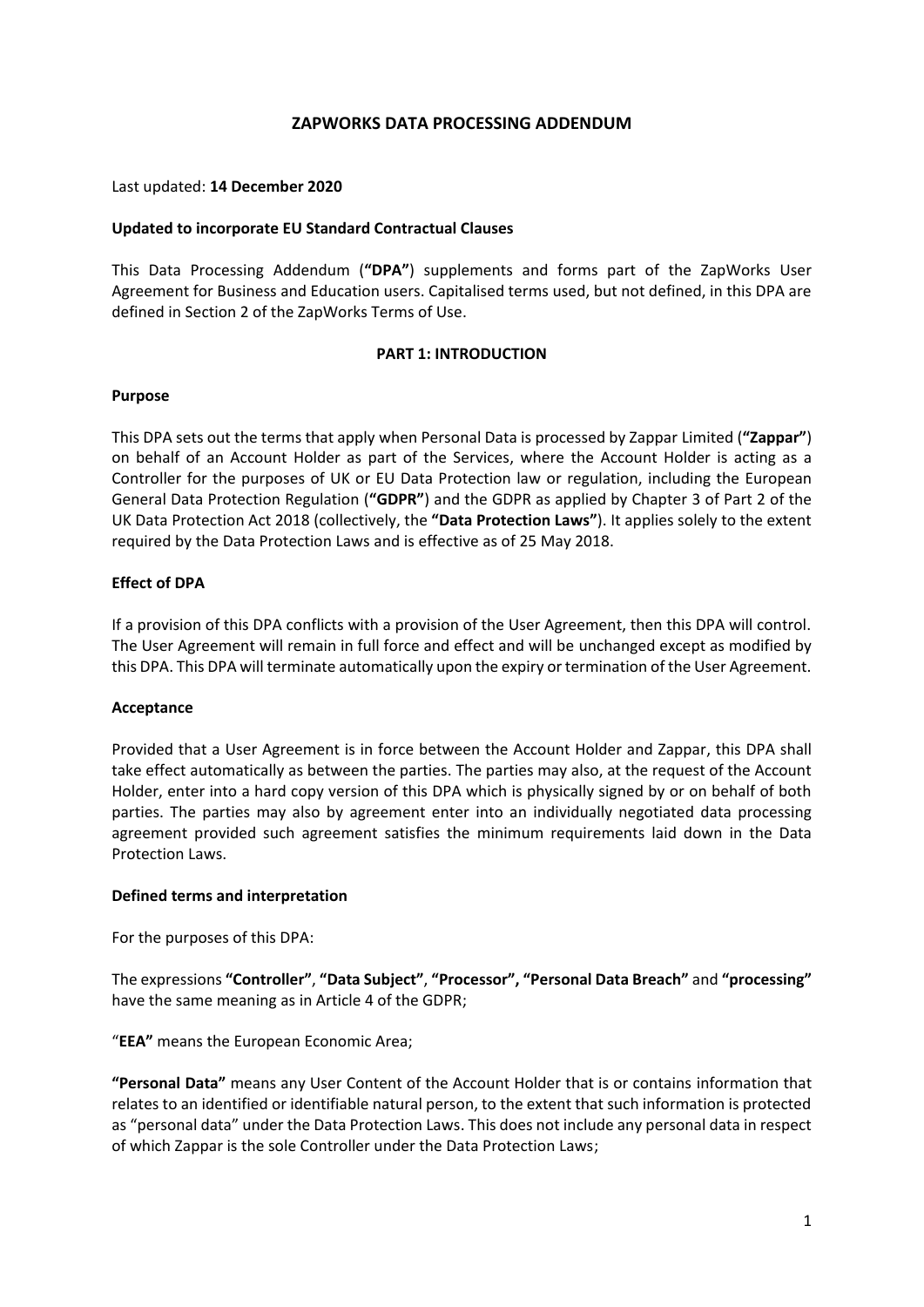**"Standard Contractual Clauses**" means Annex 3, attached to and forming part of this DPA pursuant to the European Commission Decision of 5 February 2010 on standard contractual clauses for the transfer of personal data to processors established in third countries under Directive 95/46/EC; and

**"UK Act"** means the Data Protection Act 2018 of the United Kingdom.

In the case of the processing of Personal Data to which the GDPR does not apply references in this DPA to "Union law", "Member State law", "the law of a Member State" and "Union or Member State law" have effect as references to the domestic law of the United Kingdom.

# **PART 2: DETAILS OF PROCESSING**

Details of Zappar's role as a Processor of Personal Data are as follows:

Subject Matter of the Personal Data processing: The provision of the Services by Zappar to the Account Holder and their Authorised Users.

Duration of the Personal Data processing:The term of the User Agreement and any period after the term prior to Zappar's deletion of all Personal Data included within the User Content.

Nature and purpose of the Personal Data processing: To enable the Account Holder and their Authorised Users to receive and Zappar to provide the Services, including publication, hosting and serving of User Content across Zappar's technology platform.

Categories of Personal Data:In general, this may consist of identifying information and organisation data of the Account Holder's clients, customers and end users and Personal Data of Data Subjects contained in User Content such as images, videos, voices; together with such other categories as are agreed by the parties and recorded in writing. It is acknowledged that Zappar does not allow the Services to be used for the purposes of processing any of the "special categories" of Personal Data specified in Article 9(1) of the GDPR.

Categories of Data Subjects: To the extent User Content contains Personal Data, it may concern the Account Holder's end users, customers, employees, business contacts, members of the public and other individuals who have consented to their Personal Data being included within the Account Holder's User Content.

## **PART 3: DATA PROCESSING TERMS**

- 1. The roles of the parties. To the extent that Zappar processes Personal Data in the course of providing the Services, it will do so only as a Processor acting on behalf of the Account Holder (who may act either as Controller or Processor with respect to Personal Data) and in accordance with the requirements of this DPA.
- 2. Scope of processing.
	- 2.1. Zappar undertakes that it will only process the Personal Data on documented instructions from the Account Holder, including with regard to transfers of Personal Data to a third country or an international organisation, unless Zappar is required to do so by European Union or Member State law to which Zappar is subject; in such a case, Zappar shall inform the Account Holder of that legal requirement before processing, unless that law prohibits such information on important grounds of public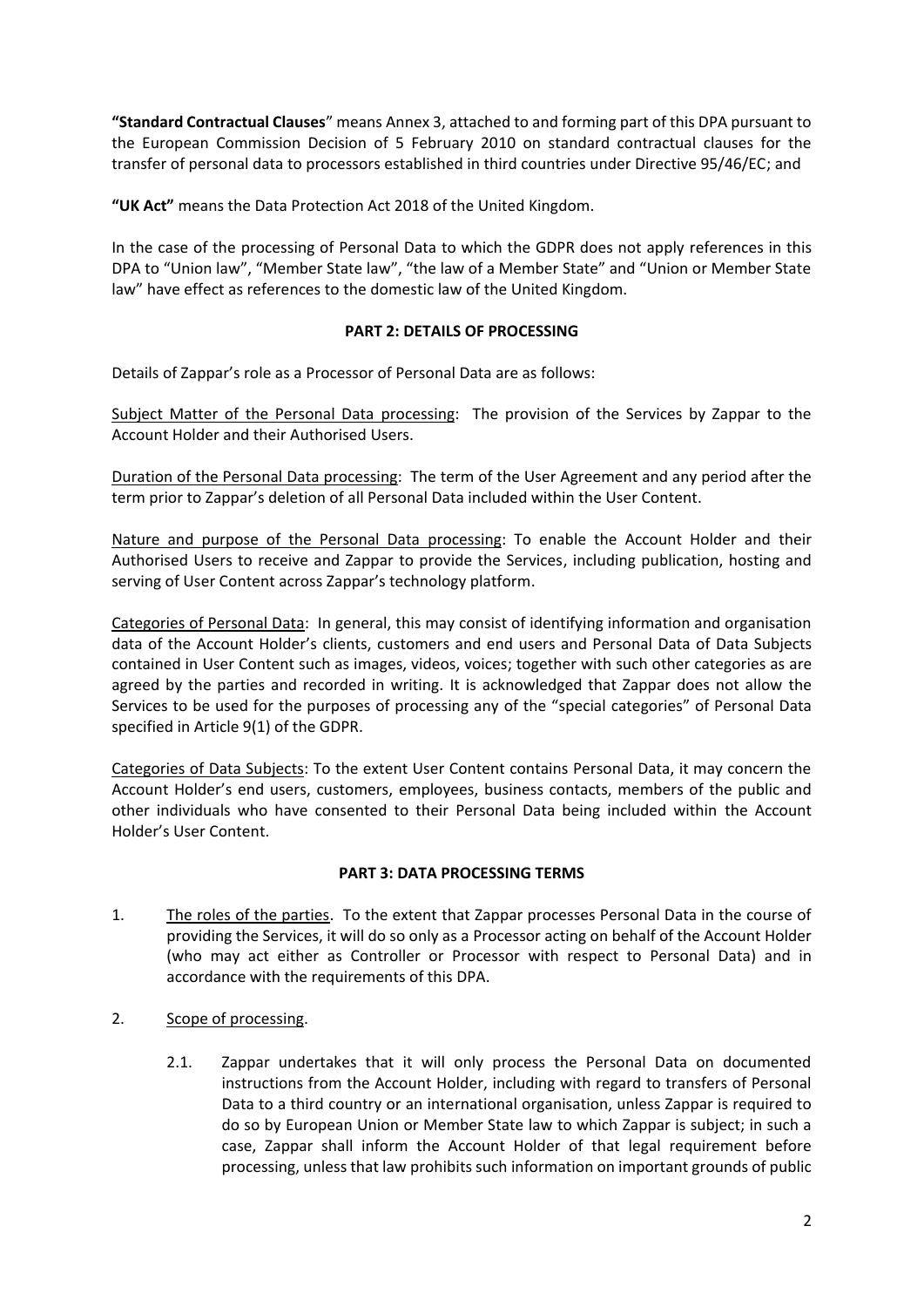interest. For the purposes of this clause, any processing necessary to provide the Services in the manner requested by the Account Holder or their Authorised User(s) shall be deemed to be a documented instruction to Zappar.

2.2. Zappar shall immediately inform the Account Holder if, in Zappar's opinion, an instruction given by or on behalf of the Account Holder would breach the GDPR or other European Union or Member State data protection provisions.

## 3. Obligations of the Account Holder.

- 3.1. The Account holder, as the Controller, shall be responsible for ensuring that: (a) it has complied, and will continue to comply, with all applicable laws relating to privacy and data protection, including the Data Protection Laws; and (b) it has, and will continue to have, the right to transfer, or provide access to, the Personal Data to Zappar for processing in accordance with the terms of the User Agreement and this DPA.
- 3.2. The Account Holder shall have sole responsibility for the accuracy, quality and legality of Personal Data and the means by which the Account Holder acquired the Personal Data.
- 4. Confidentiality. Zappar shall ensure that persons authorised by Zappar to process the Personal Data have committed themselves to confidentiality or are under an appropriate statutory obligation of confidentiality.
- 5. Security of Data Processing. Zappar shall have in place and maintain throughout the term of this DPA appropriate technical and organisational measures to protect the Personal Data in accordance with the requirements of Article 32 of the GDPR. These measures are described in Annex 1 attached to and forming part of this DPA.

### 6. Security Breach Notification.

- 6.1. Zappar shall notify the Account Holder without undue delay after becoming aware of a Personal Data Breach affecting the Personal Data which is the subject of this DPA. Zappar's obligation to report or respond to a Personal Data Breach under this Clause 6 is not and will not be construed as an acknowledgement by Zappar of any fault or liability of Zappar with respect to the Personal Data Breach.
- 6.2. Notification(s) of Personal Data Breaches, if any, will be delivered to one or more of the Account Holder's administrators by any reasonable means Zappar elects, including via email. It is the Account Holder's sole responsibility to ensure that accurate contact information is maintained for its administrators on the Account Holder's ZapWorks account.
- 7. Rights of Data Subjects. Zappar shall taking into account the nature of the processing, provide the Account Holder with reasonable assistance by appropriate technical and organisational measures, insofar as this is possible and at the Account Holder's cost, with fulfilling the Account Holder's obligations to respond to requests by Data Subjects to exercise their rights laid down in Chapter III of the GDPR. If a request is made directly to Zappar, Zappar shall promptly inform the Account Holder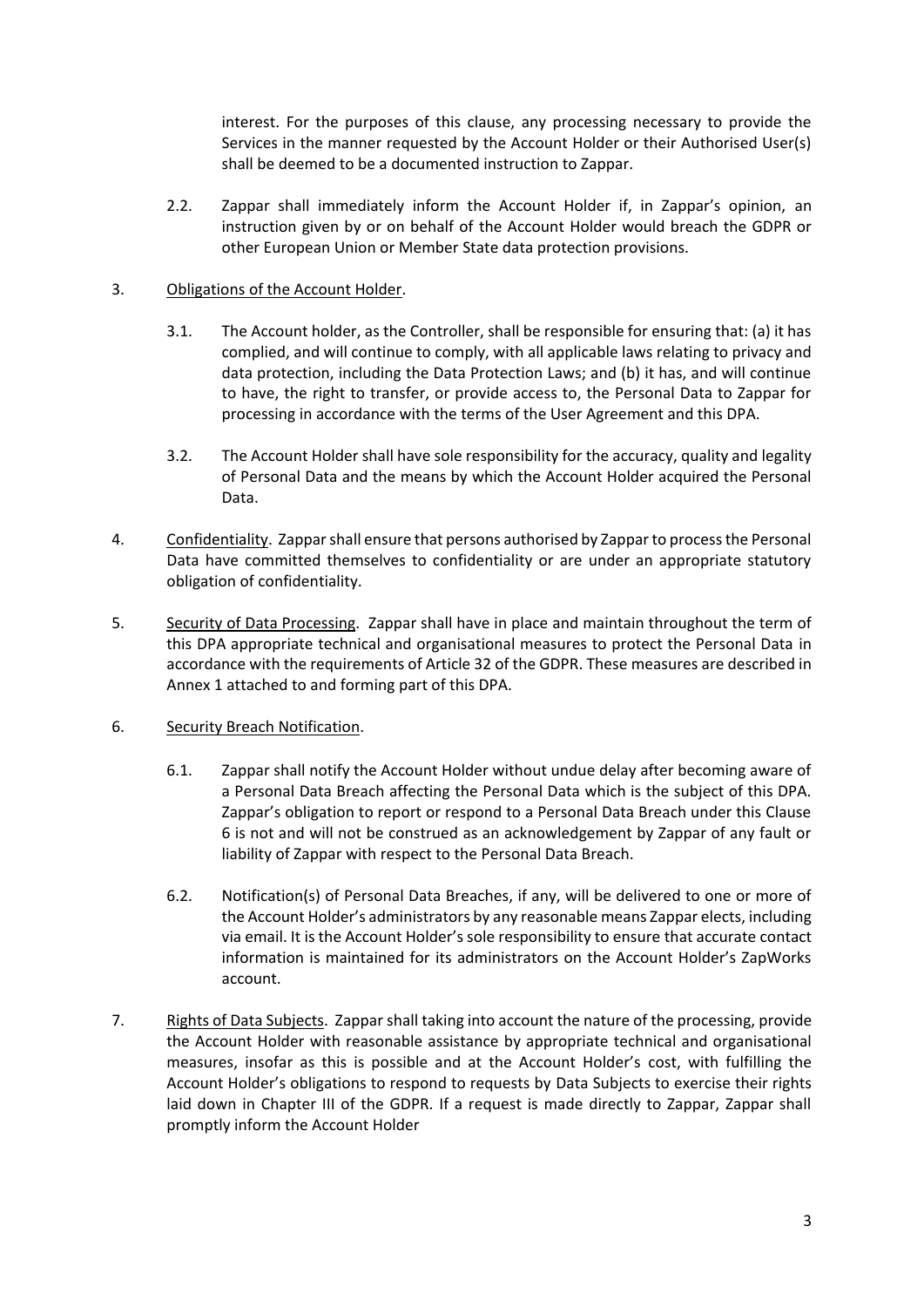- 8. Other assistance. Zappar shall also provide the Account Holder with reasonable assistance, at the Account Holder's cost, in ensuring compliance with the Account Holder's obligations pursuant to Articles 32 to 36 of the GDPR taking into account the nature of the processing and the information available to Zappar.
- 9. Deletion/ Return of Personal Data. Upon the expiry or termination of the User Agreement, Zappar shall, at the choice of the Account Holder, delete or return to the Account Holder all relevant Personal Data and delete all existing copies unless Union or Member State law requires storage of the Personal Data.
- 10. Audit rights. Zappar will make available to the Account Holder all information reasonably necessary to demonstrate compliance with the obligations laid down in Article 28 of the GDPR. Whilst it is the parties' intention ordinarily to rely on the provision of the documentation to verify Zappar's compliance with this DPA, Zappar shall permit the Account Holder (or their appointed third party auditor who must not be a competitor of Zappar) to carry out an audit of Zappar's processing of Personal Data under the User Agreement following a Personal Data Breach suffered by Zappar, or upon the instruction of a data protection authority. The Account Holder must give Zappar reasonable prior notice of such intention to audit, conduct its audit during normal business hours, and take all reasonable measures to prevent unnecessary disruption to Zappar's operations. Any such audit shall be subject to Zappar's security and confidentiality terms and guidelines. The Account Holder will reimburse Zappar for any such on-site audit at Zappar's then-current rates, which shall be made available to the Account Holder upon request. The charges for the audit shall be reasonable taking into account the resources expended (or to be expended) by Zappar and where possible shall be agreed by the parties prior to commencement of the audit. If Zappar declines to follow any instruction requested by the Account Holder regarding audits, the Account Holder is entitled to terminate this DPA and the User Agreement. If the Standard Contractual Clauses apply, nothing in this Clause 10 varies or modifies the Standard Contractual Clauses nor affects any supervisory authority's or data subject's rights under the Standard Contractual Clauses.
- 11. Use of sub-processors*.* The Account Holder agrees that Zappar may engage third party subprocessors (collectively, **"Sub-Processors"**) to process the Personal Data on the Account Holder's behalf, including the sub-processors listed in Annex 2. Zappar shall impose on each Sub-Processor obligations that protect the Personal Data to the same or substantially similar standard provided for by this DPA and shall remain liable for any breach of the DPA caused by a Sub-Processor. Zappar, may by giving reasonable notice, add or make changes to the Sub-Processors. If the Account Holder objects on reasonable grounds to any proposed change (e.g. if making Personal Data available to the Sub-Processor may violate applicable Data Protection Laws or weaken the protections for such Personal Data) it must notify Zappar within 14 calendar days of the date of Zappar's notification. Such notice shall contain the reasonable grounds for the objection. Following receipt of the Account Holder's notice, the parties will work together in good faith to find an alternative solution. If the parties are unable to find an alternative solution acceptable to both of them within a reasonable period of time, which shall not exceed 30 calendar days, and Zappar is unable to continue to provide the Services to the Account Holder without use of the objected-to Sub-Processor, either party may at any time thereafter terminate the User Agreement by written notice to the other, without imposing a penalty for such termination on the Account Holder.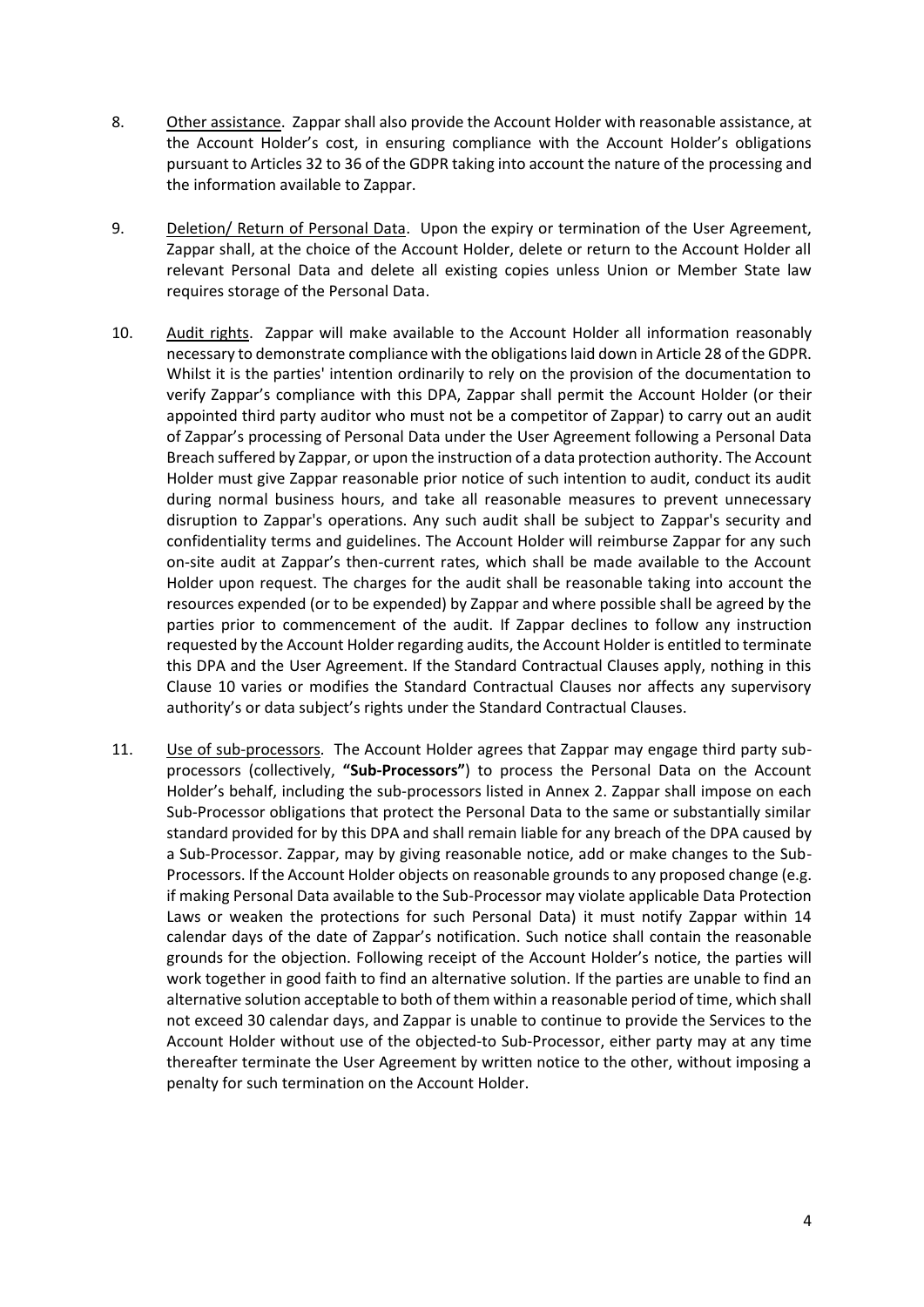## 12. Transfers of Personal Data (EU or EEA Account Holder).

- 12.1. The provisions of this Clause 12 apply as of the 1 January 2021 and where the Account Holder is established in the European Union or European Economic Area (EEA).
- 12.2. Personal Data will be stored in an Amazon Web Services (AWS) data centre in one of AWS's EU Regions – currently the EU (Dublin Region). Except as agreed otherwise in writing with the Account Holder, Zappar will not transfer Personal Data from this location except as necessary to provide the Services initiated by the Account Holder, their Authorised Users or end users, or as necessary to comply with European Union law or binding order of a governmental body of an EU Member State. The Account Holder acknowledges that although User Content is homed in the European Union, User Content may be distributed worldwide to improve content delivery performance and end user experience. Once User Content has been accessed for the first time, it will then be served from the AWS hub closest to the end user. If the Standard Contractual Clauses apply, nothing in this clause varies or modifies the Standard Contractual Clauses.
- 12.3. The Standard Contractual Clauses will apply to Personal Data that is transferred outside the EEA, either directly or via onward transfer, to any country not recognised by the European Commission as providing an adequate level of protection for personal data (as described in the GDPR). The Standard Contractual Clauses will not apply to Personal Data that is not transferred, either directly or via onward transfer, outside the EEA. Notwithstanding the foregoing, the Standard Contractual Clauses (or obligations the same as those under the Standard Contractual Clauses) will not apply if Zappar has adopted Binding Corporate Rules for Processors or an alternative recognised compliance standard for the lawful transfer of personal data (as defined in the GDPR) outside the EEA.
- 13. Limitation of Liability. Zappar's liability arising out of or related to this DPA, whether in contract, tort or under any other theory of liability, is subject to Section 22 (Disclaimers) and Section 23 (Exclusion and Limitation of Liability) of the ZapWorks Terms of Use, and any reference in such sections to the liability of Zappar means the aggregate liability of Zappar under the User Agreement and this DPA.
- 14. Amendment. Zappar may update and change any part or all of this DPA at any time by posting a new version on zap.works provided that the updated DPA continues to meet the minimum requirements laid down in the Data Protection Laws. When Zappar makes changes the "Last Updated" date will be updated to reflect the date of the most recent version.
- 15. Governing Law.
	- 15.1. Subject to Clause 15.2 and Clause 15.3, this DPA shall be governed by and construed in all respects in accordance with the laws of England.
	- 15.2. If the Account Holder is established in the European Union or EEA, or either party is subject to the GDPR, the governing law of the DPA shall be the law of the Republic of Ireland.
	- 15.3. If the Contractual Clauses apply by virtue of Clause 12.3, the governing law of the DPA shall be the law of the Member State in which the data exporter is established.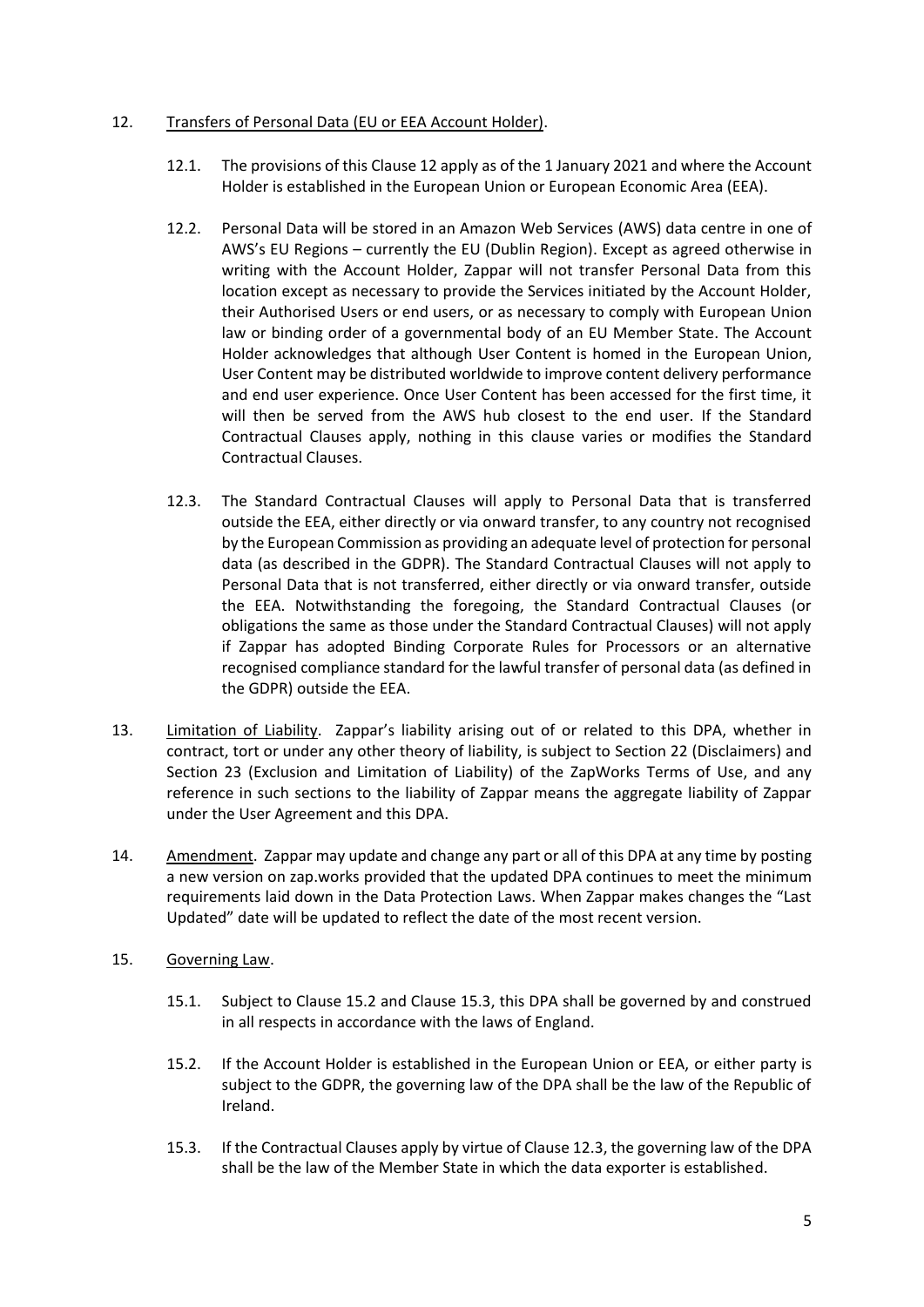### **Annex 1**

### **Security Measures**

Zappar has put in place the following technical and organisational measures to protect the Personal Data:

- 1. Zappar has prepared and published documented information security guidelines for staff accessing and dealing with "personal data".
- 2. Zappar permits staff members to have access to or deal with the Personal Data only as reasonably necessary to provide the ZapWorks service to the Account Holder and their Authorised Users. Zappar employees have contracts which require them to maintain the confidentiality of the information they have access to.
- 3. Audit logs are maintained of staff access to ZapWorks databases. Staff access is promptly removed when an employee leaves the company.
- 4. ZapWorks and Zappar's content delivery platform are hosted by Amazon Web Services (AWS). AWS deploy a number of physical security measures to protect their data centres. For more information please see: https://aws.amazon.com/security/
- 5. Where possible Zappar uses managed services and server images, maintained by AWS. This means Zappar benefits from AWS's ongoing efforts to protect and secure these systems.
- 6. Remote server access is disabled, where possible. Where remote server access is necessary Zappar: (a) uses industry-standard public key and two-factor authentication practices; and (b) limits access to key individuals.
- 7. ZapWorks Accounts are protected by access authentication controls. Logs are maintained of all login attempts.
- 8. Zappar regularly reviews its systems for upstream patching and OS updates.
- 9. Zappar uses firewalls and virtual private cloud technology to isolate subsystems from each other and the Internet.
- 10. Zappar regularly scans ZapWorks for vulnerabilities, including OWASP Top 10.
- 11. Zappar continuously monitor its systems using AWS GuardDuty.
- 12. Measures are taken to safeguard the continuity of the ZapWorks service by creating backup copies of key databases, but Users should maintain on a regular basis their own backups of files uploaded to ZapWorks.
- 13. Zappar will conduct periodic reviews of the security of its systems to identify whether additional or different security measures may be required.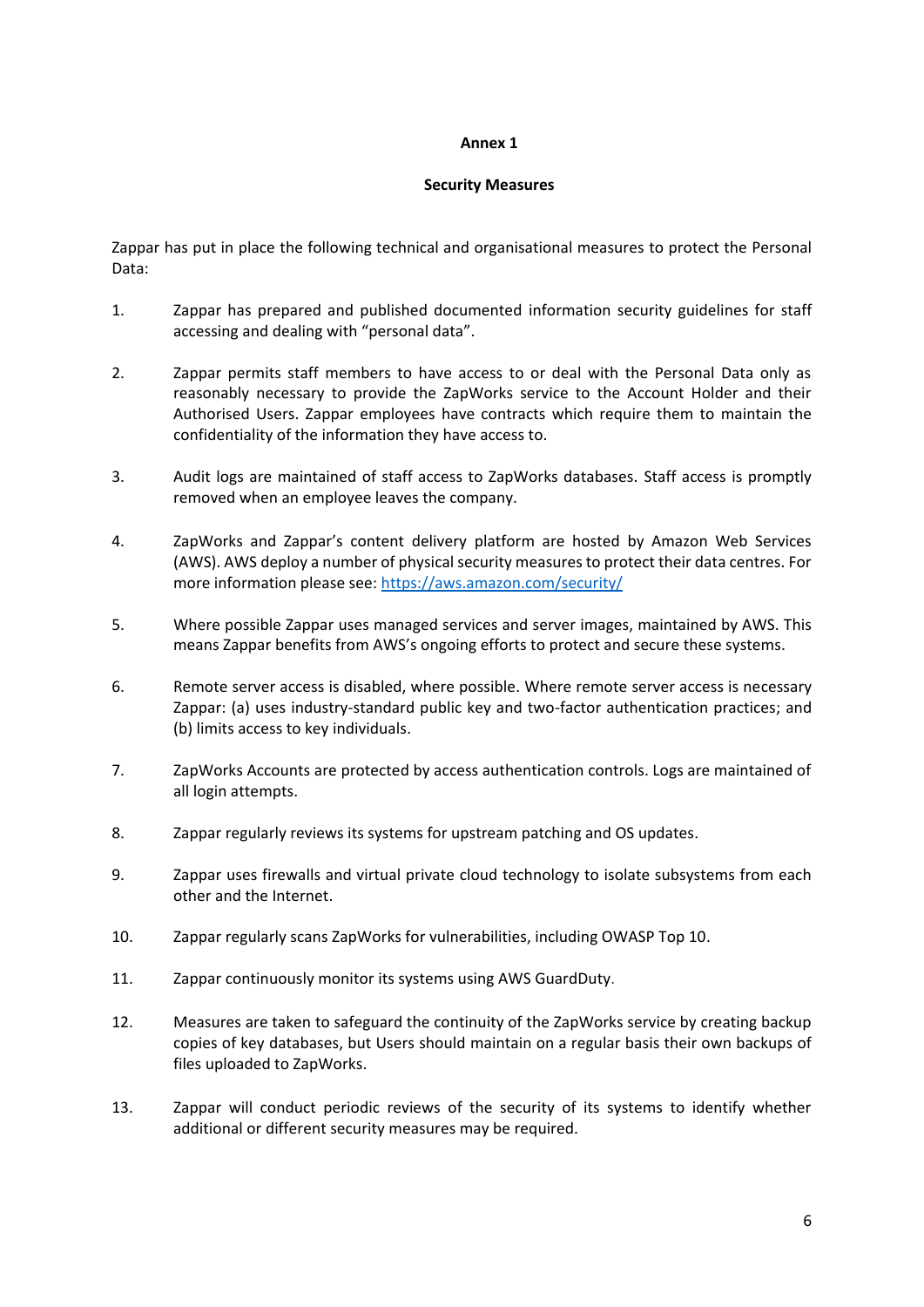### **Annex 2**

## **Sub-Processors**

| <b>Company name and address</b>                   | <b>Type of processing activities</b><br>performed                                       | Data storage location                                                                      |
|---------------------------------------------------|-----------------------------------------------------------------------------------------|--------------------------------------------------------------------------------------------|
| Amazon Web Services EMEA<br>SARL                  | Content hosting and serving,<br>including transmission of<br>content through the cloud. | Primary storage location is in<br>Ireland, but content may be<br>cached locally to improve |
| 38 Avenue John F. Kennedy, L-<br>1855, Luxembourg |                                                                                         | content delivery performance                                                               |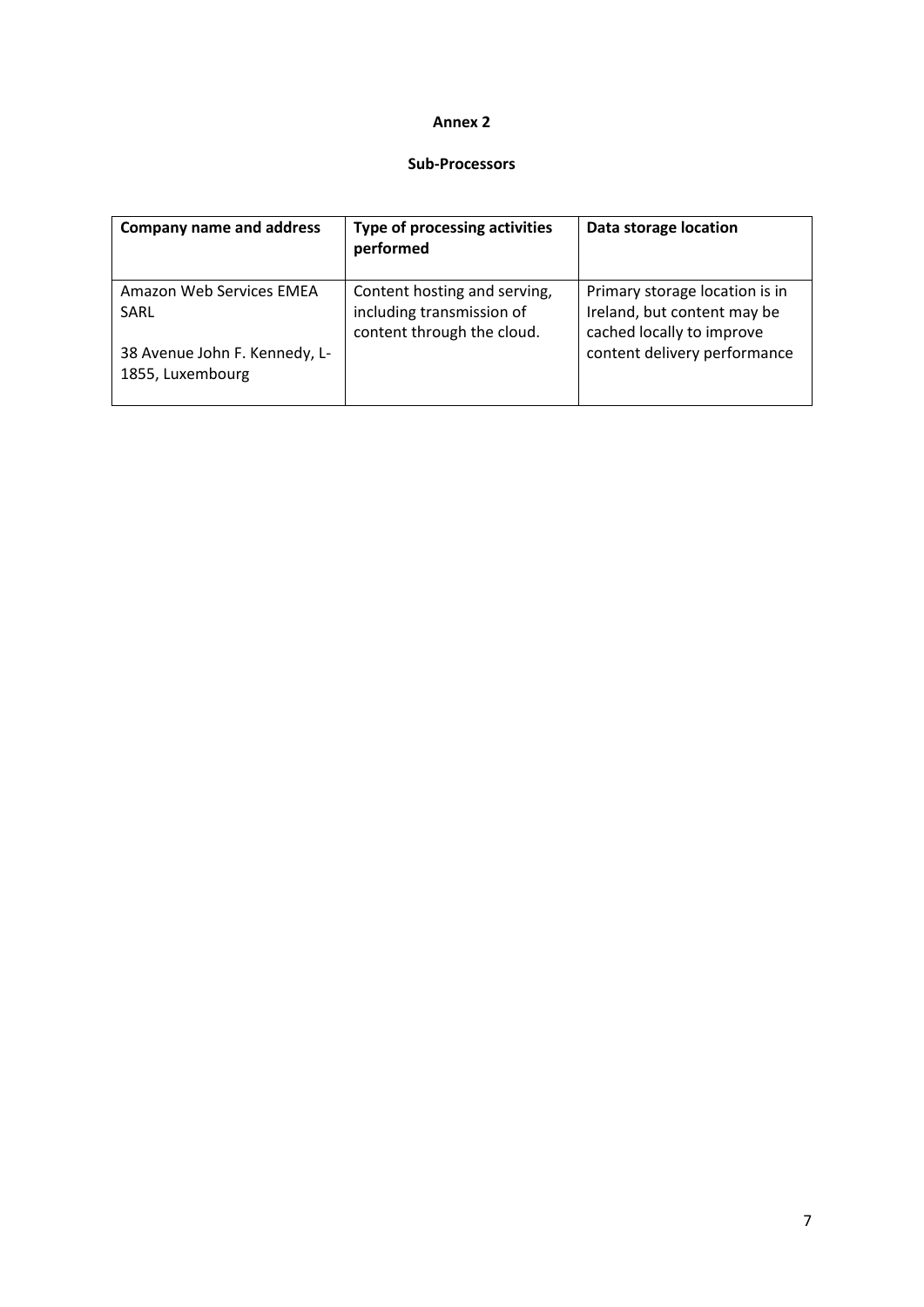### **Annex 3**

### **Standard Contractual Clauses (processors)**

For the purposes of Article 26(2) of Directive 95/46/EC for the transfer of personal data to processors established in third countries which do not ensure an adequate level of data protection

## The individual or entity identified as "Account Holder" in the DPA (the "**data exporter**")

and

## Zappar Limited Barley Mow Centre, 10 Barley Mow Passage, London W4 4PH, United Kingdom (the "**data importer"**)

### each a "party"; together "the parties",

HAVE AGREED on the following Contractual Clauses (the Clauses) in order to adduce adequate safeguards with respect to the protection of privacy and fundamental rights and freedoms of individuals for the transfer by the data exporter to the data importer of the personal data specified in Appendix 1.

### *Clause 1 Definitions*

For the purposes of the Clauses:

- (a) *'personal data', 'special categories of data', 'process/processing', 'controller', 'processor', 'data subject'* and *'supervisory authority'* shall have the same meaning as in Directive 95/46/EC of the European Parliament and of the Council of 24 October 1995 on the protection of individuals with regard to the processing of personal data and on the free movement of such data;
- (b) '*the data exporter'* means the controller who transfers the personal data;
- (c) *'the data importer'* means the processor who agrees to receive from the data exporter personal data intended for processing on his behalf after the transfer in accordance with his instructions and the terms of the Clauses and who is not subject to a third country's system ensuring adequate protection within the meaning of Article 25(1) of Directive 95/46/EC;
- (d) *'the subprocessor'* means any processor engaged by the data importer or by any other subprocessor of the data importer who agrees to receive from the data importer or from any other subprocessor of the data importer personal data exclusively intended for processing activities to be carried out on behalf of the data exporter after the transfer in accordance with his instructions, the terms of the Clauses and the terms of the written subcontract;
- (e) '*the applicable data protection law'* means the legislation protecting the fundamental rights and freedoms of individuals and, in particular, their right to privacy with respect to the processing of personal data applicable to a data controller in the Member State in which the data exporter is established;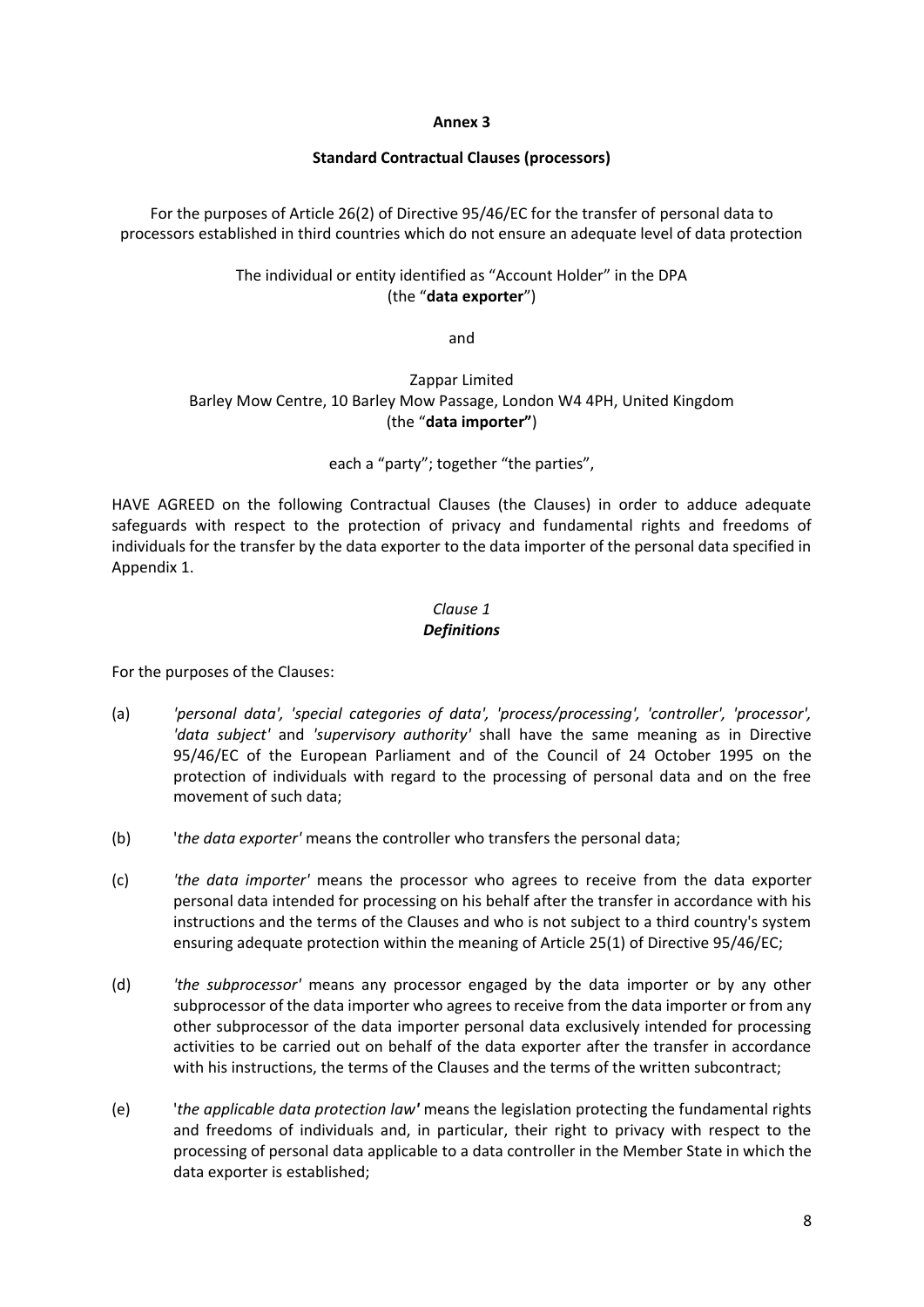(f) *'technical and organisational security measures'* means those measures aimed at protecting personal data against accidental or unlawful destruction or accidental loss, alteration, unauthorised disclosure or access, in particular where the processing involves the transmission of data over a network, and against all other unlawful forms of processing.

# *Clause 2 Details of the transfer*

The details of the transfer and in particular the special categories of personal data where applicable are specified in Appendix 1 which forms an integral part of the Clauses.

## *Clause 3 Third-party beneficiary clause*

- 1. The data subject can enforce against the data exporter this Clause, Clause 4(b) to (i), Clause 5(a) to (e), and (g) to (j), Clause 6(1) and (2), Clause 7, Clause 8(2), and Clauses 9 to 12 as third-party beneficiary.
- 2. The data subject can enforce against the data importer this Clause, Clause 5(a) to (e) and (g), Clause 6, Clause 7, Clause 8(2), and Clauses 9 to 12, in cases where the data exporter has factually disappeared or has ceased to exist in law unless any successor entity has assumed the entire legal obligations of the data exporter by contract or by operation of law, as a result of which it takes on the rights and obligations of the data exporter, in which case the data subject can enforce them against such entity.
- 3. The data subject can enforce against the subprocessor this Clause, Clause 5(a) to (e) and (g), Clause 6, Clause 7, Clause 8(2), and Clauses 9 to 12, in cases where both the data exporter and the data importer have factually disappeared or ceased to exist in law or have become insolvent, unless any successor entity has assumed the entire legal obligations of the data exporter by contract or by operation of law as a result of which it takes on the rights and obligations of the data exporter, in which case the data subject can enforce them against such entity. Such third-party liability of the subprocessor shall be limited to its own processing operations under the Clauses.
- 4. The parties do not object to a data subject being represented by an association or other body if the data subject so expressly wishes and if permitted by national law.

## *Clause 4 Obligations of the data exporter*

The data exporter agrees and warrants:

- (a) that the processing, including the transfer itself, of the personal data has been and will continue to be carried out in accordance with the relevant provisions of the applicable data protection law (and, where applicable, has been notified to the relevant authorities of the Member State where the data exporter is established) and does not violate the relevant provisions of that State;
- (b) that it has instructed and throughout the duration of the personal data processing services will instruct the data importer to process the personal data transferred only on the data exporter's behalf and in accordance with the applicable data protection law and the Clauses;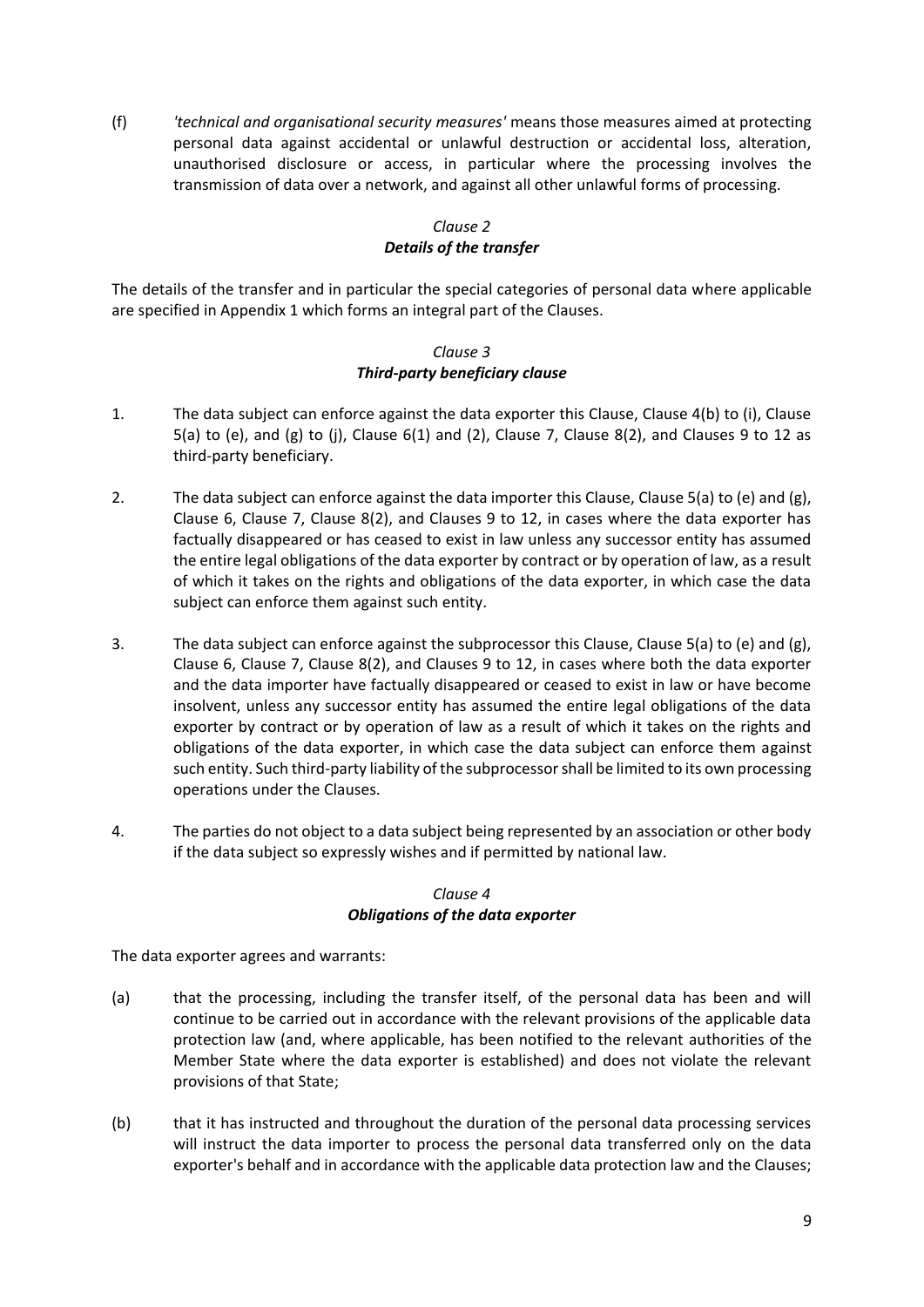- (c) that the data importer will provide sufficient guarantees in respect of the technical and organisational security measures specified in Appendix 2 to this contract;
- (d) that after assessment of the requirements of the applicable data protection law, the security measures are appropriate to protect personal data against accidental or unlawful destruction or accidental loss, alteration, unauthorised disclosure or access, in particular where the processing involves the transmission of data over a network, and against all other unlawful forms of processing, and that these measures ensure a level of security appropriate to the risks presented by the processing and the nature of the data to be protected having regard to the state of the art and the cost of their implementation;
- (e) that it will ensure compliance with the security measures;
- (f) that, if the transfer involves special categories of data, the data subject has been informed or will be informed before, or as soon as possible after, the transfer that its data could be transmitted to a third country not providing adequate protection within the meaning of Directive 95/46/EC;
- (g) to forward any notification received from the data importer or any subprocessor pursuant to Clause 5(b) and Clause 8(3) to the data protection supervisory authority if the data exporter decides to continue the transfer or to lift the suspension;
- (h) to make available to the data subjects upon request a copy of the Clauses, with the exception of Appendix 2, and a summary description of the security measures, as well as a copy of any contract for subprocessing services which has to be made in accordance with the Clauses, unless the Clauses or the contract contain commercial information, in which case it may remove such commercial information;
- (i) that, in the event of subprocessing, the processing activity is carried out in accordance with Clause 11 by a subprocessor providing at least the same level of protection for the personal data and the rights of data subject as the data importer under the Clauses; and
- (i) that it will ensure compliance with Clause  $4(a)$  to (i).

## *Clause 5 Obligations of the data importer*

The data importer agrees and warrants:

- (a) to process the personal data only on behalf of the data exporter and in compliance with its instructions and the Clauses; if it cannot provide such compliance for whatever reasons, it agrees to inform promptly the data exporter of its inability to comply, in which case the data exporter is entitled to suspend the transfer of data and/or terminate the contract;
- (b) that it has no reason to believe that the legislation applicable to it prevents it from fulfilling the instructions received from the data exporter and its obligations under the contract and that in the event of a change in this legislation which is likely to have a substantial adverse effect on the warranties and obligations provided by the Clauses, it will promptly notify the change to the data exporter as soon as it is aware, in which case the data exporter is entitled to suspend the transfer of data and/or terminate the contract;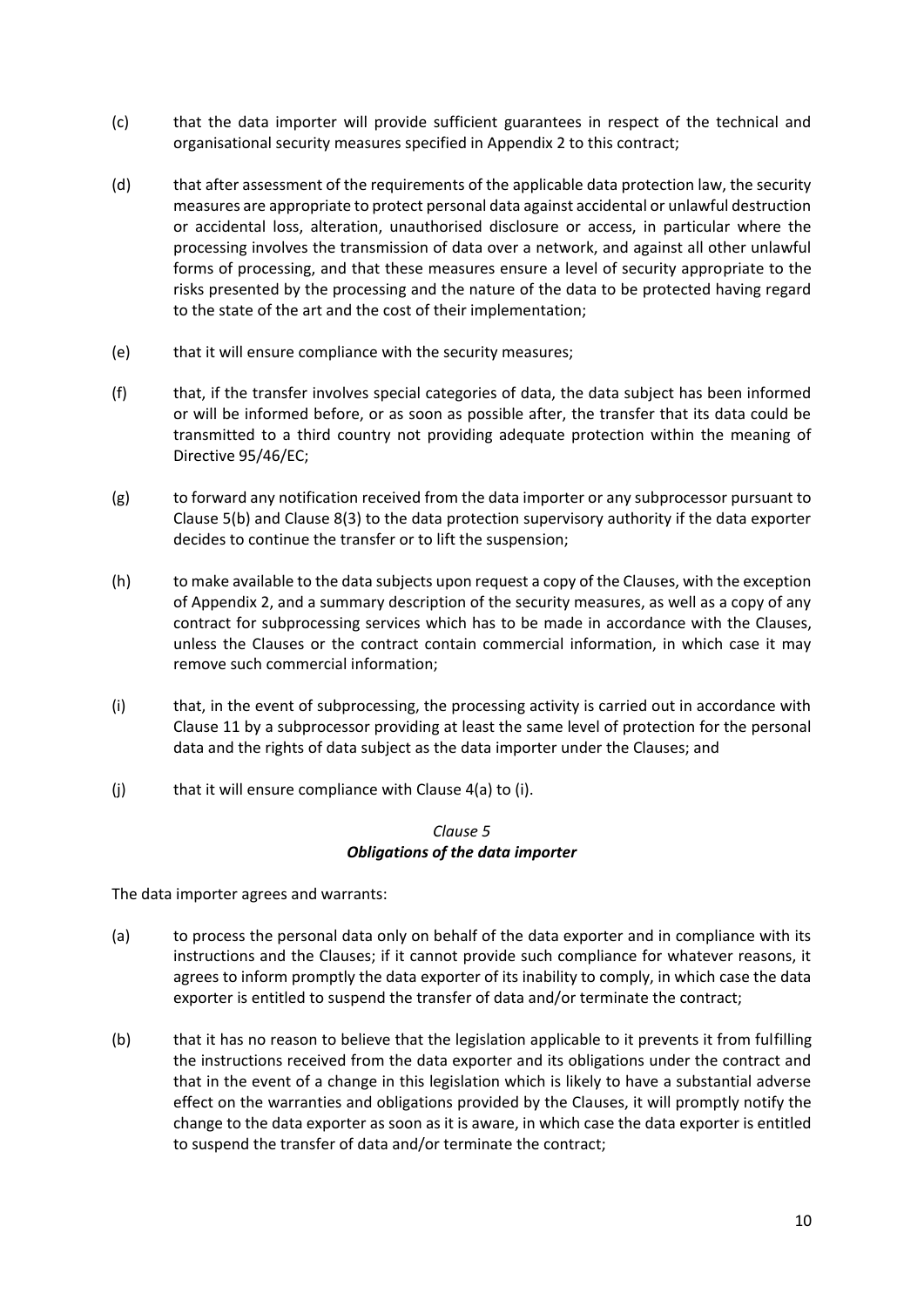- (c) that it has implemented the technical and organisational security measures specified in Appendix 2 before processing the personal data transferred;
- (d) that it will promptly notify the data exporter about:
	- (i) any legally binding request for disclosure of the personal data by a law enforcement authority unless otherwise prohibited, such as a prohibition under criminal law to preserve the confidentiality of a law enforcement investigation,
	- (ii) any accidental or unauthorised access, and
	- (iii) any request received directly from the data subjects without responding to that request, unless it has been otherwise authorised to do so;
- (e) to deal promptly and properly with all inquiries from the data exporter relating to its processing of the personal data subject to the transfer and to abide by the advice of the supervisory authority with regard to the processing of the data transferred;
- (f) at the request of the data exporter to submit its data processing facilities for audit of the processing activities covered by the Clauses which shall be carried out by the data exporter or an inspection body composed of independent members and in possession of the required professional qualifications bound by a duty of confidentiality, selected by the data exporter, where applicable, in agreement with the supervisory authority;
- (g) to make available to the data subject upon request a copy of the Clauses, or any existing contract for subprocessing, unless the Clauses or contract contain commercial information, in which case it may remove such commercial information, with the exception of Appendix 2 which shall be replaced by a summary description of the security measures in those cases where the data subject is unable to obtain a copy from the data exporter;
- (h) that, in the event of subprocessing, it has previously informed the data exporter and obtained its prior written consent;
- (i) that the processing services by the subprocessor will be carried out in accordance with Clause 11;
- (j) to send promptly a copy of any subprocessor agreement it concludes under the Clauses to the data exporter.

## *Clause 6 Liability*

- 1. The parties agree that any data subject, who has suffered damage as a result of any breach of the obligations referred to in Clause 3 or in Clause 11 by any party or subprocessor is entitled to receive compensation from the data exporter for the damage suffered.
- 2. If a data subject is not able to bring a claim for compensation in accordance with paragraph 1 against the data exporter, arising out of a breach by the data importer or his subprocessor of any of their obligations referred to in Clause 3 or in Clause 11, because the data exporter has factually disappeared or ceased to exist in law or has become insolvent, the data importer agrees that the data subject may issue a claim against the data importer as if it were the data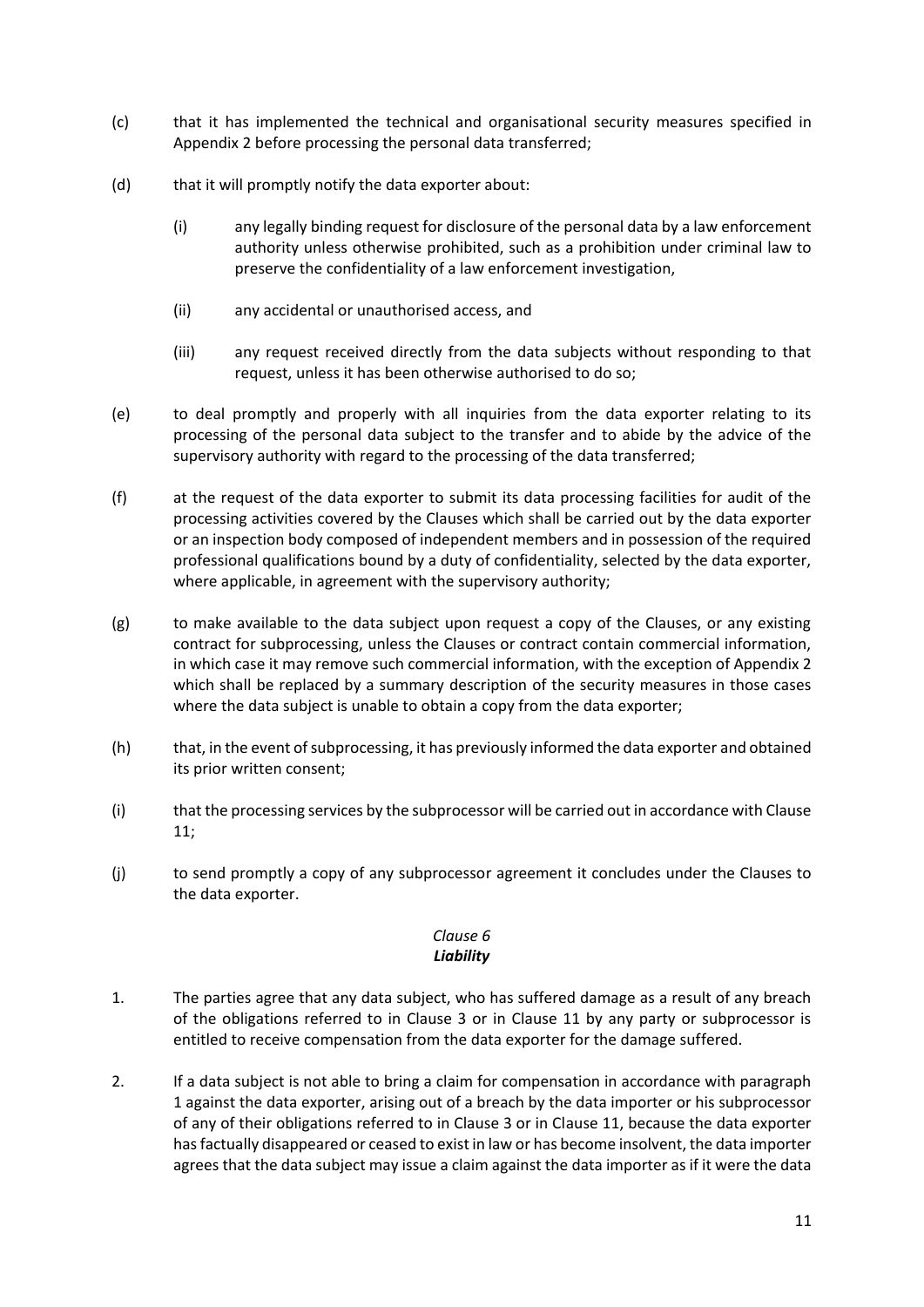exporter, unless any successor entity has assumed the entire legal obligations of the data exporter by contract of by operation of law, in which case the data subject can enforce its rights against such entity. The data importer may not rely on a breach by a subprocessor of its obligations in order to avoid its own liabilities.

3. If a data subject is not able to bring a claim against the data exporter or the data importer referred to in paragraphs 1 and 2, arising out of a breach by the subprocessor of any of their obligations referred to in Clause 3 or in Clause 11 because both the data exporter and the data importer have factually disappeared or ceased to exist in law or have become insolvent, the subprocessor agrees that the data subject may issue a claim against the data subprocessor with regard to its own processing operations under the Clauses as if it were the data exporter or the data importer, unless any successor entity has assumed the entire legal obligations of the data exporter or data importer by contract or by operation of law, in which case the data subject can enforce its rights against such entity. The liability of the subprocessor shall be limited to its own processing operations under the Clauses.

# *Clause 7 Mediation and jurisdiction*

- 1. The data importer agrees that if the data subject invokes against it third-party beneficiary rights and/or claims compensation for damages under the Clauses, the data importer will accept the decision of the data subject:
	- (a) to refer the dispute to mediation, by an independent person or, where applicable, by the supervisory authority;
	- (b) to refer the dispute to the courts in the Member State in which the data exporter is established.
- 2. The parties agree that the choice made by the data subject will not prejudice its substantive or procedural rights to seek remedies in accordance with other provisions of national or international law.

### *Clause 8*

## *Cooperation with supervisory authorities*

- 1. The data exporter agrees to deposit a copy of this contract with the supervisory authority if it so requests or if such deposit is required under the applicable data protection law.
- 2. The parties agree that the supervisory authority has the right to conduct an audit of the data importer, and of any subprocessor, which has the same scope and is subject to the same conditions as would apply to an audit of the data exporter under the applicable data protection law.
- 3. The data importer shall promptly inform the data exporter about the existence of legislation applicable to it or any subprocessor preventing the conduct of an audit of the data importer, or any subprocessor, pursuant to paragraph 2. In such a case the data exporter shall be entitled to take the measures foreseen in Clause 5(b).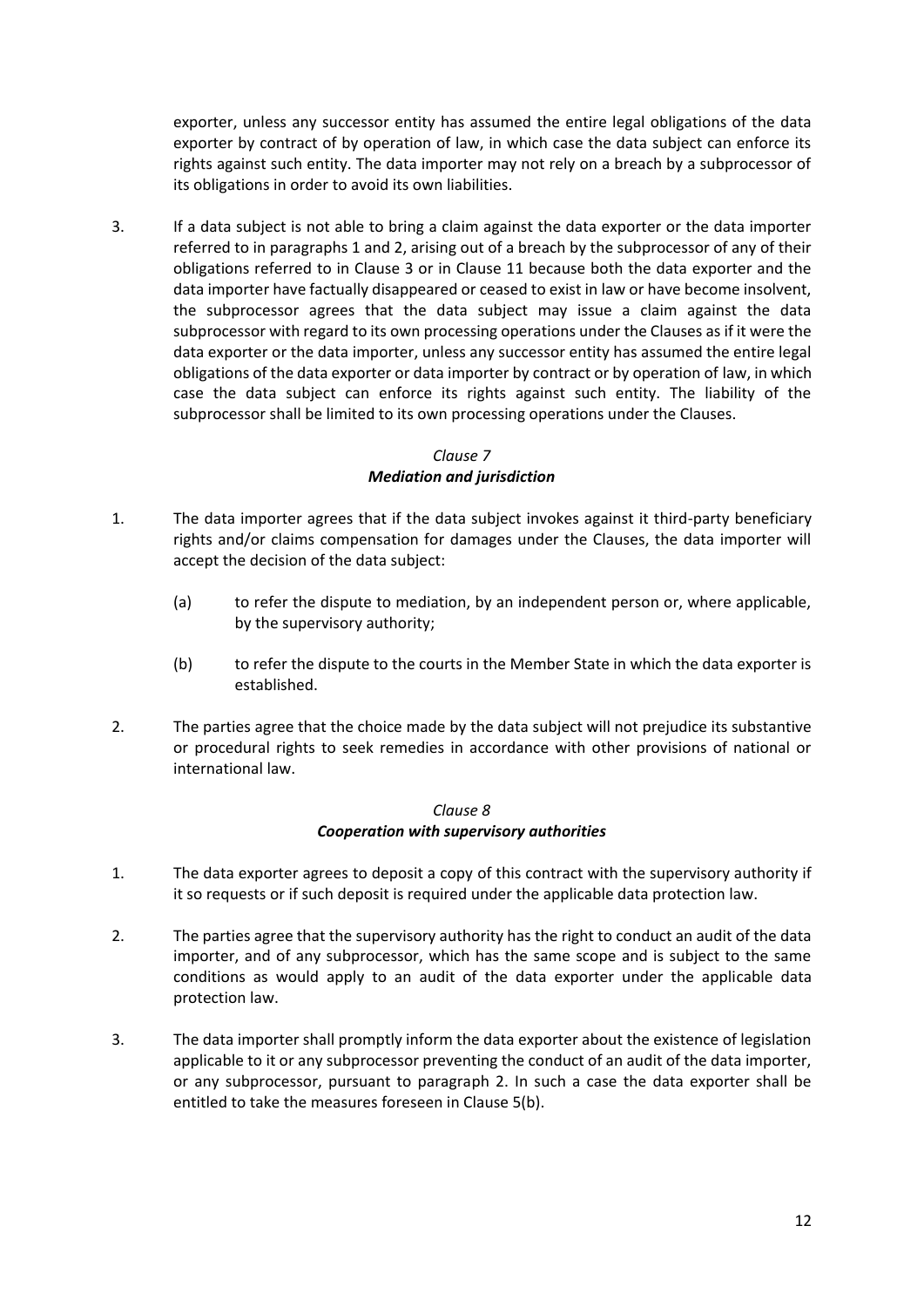## *Clause 9 Governing Law*

The Clauses shall be governed by the law of the Member State in which the data exporter is established.

## *Clause 10 Variation of the contract*

The parties undertake not to vary or modify the Clauses. This does not preclude the parties from adding clauses on business related issues where required as long as they do not contradict the Clause.

## *Clause 11 Subprocessing*

- 1. The data importer shall not subcontract any of its processing operations performed on behalf of the data exporter under the Clauses without the prior written consent of the data exporter.
- 2. Where the data importer subcontracts its obligations under the Clauses, with the consent of the data exporter, it shall do so only by way of a written agreement with the subprocessor which imposes the same obligations on the subprocessor as are imposed on the data importer under the Clauses. Where the subprocessor fails to fulfil its data protection obligations under such written agreement the data importer shall remain fully liable to the data exporter for the performance of the subprocessor's obligations under such agreement.
- 3. The prior written contract between the data importer and the subprocessor shall also provide for a third-party beneficiary clause as laid down in Clause 3 for cases where the data subject is not able to bring the claim for compensation referred to in paragraph 1 of Clause 6 against the data exporter or the data importer because they have factually disappeared or have ceased to exist in law or have become insolvent and no successor entity has assumed the entire legal obligations of the data exporter or data importer by contract or by operation of law. Such third-party liability of the subprocessor shall be limited to its own processing operations under the Clauses.
- 4. The provisions relating to data protection aspects for subprocessing of the contract referred to in paragraph 1 shall be governed by the law of the Member State in which the data exporter is established.
- 5. The data exporter shall keep a list of subprocessing agreements concluded under the Clauses and notified by the data importer pursuant to Clause 5(j), which shall be updated at least once a year. The list shall be available to the data exporter's data protection supervisory authority.

## *Clause 12 Obligation after the termination of personal data processing services*

1. The parties agree that on the termination of the provision of data processing services, the data importer and the subprocessor shall, at the choice of the data exporter, return all the personal data transferred and the copies thereof to the data exporter or shall destroy all the personal data and certify to the data exporter that it has done so, unless legislation imposed upon the data importer prevents it from returning or destroying all or part of the personal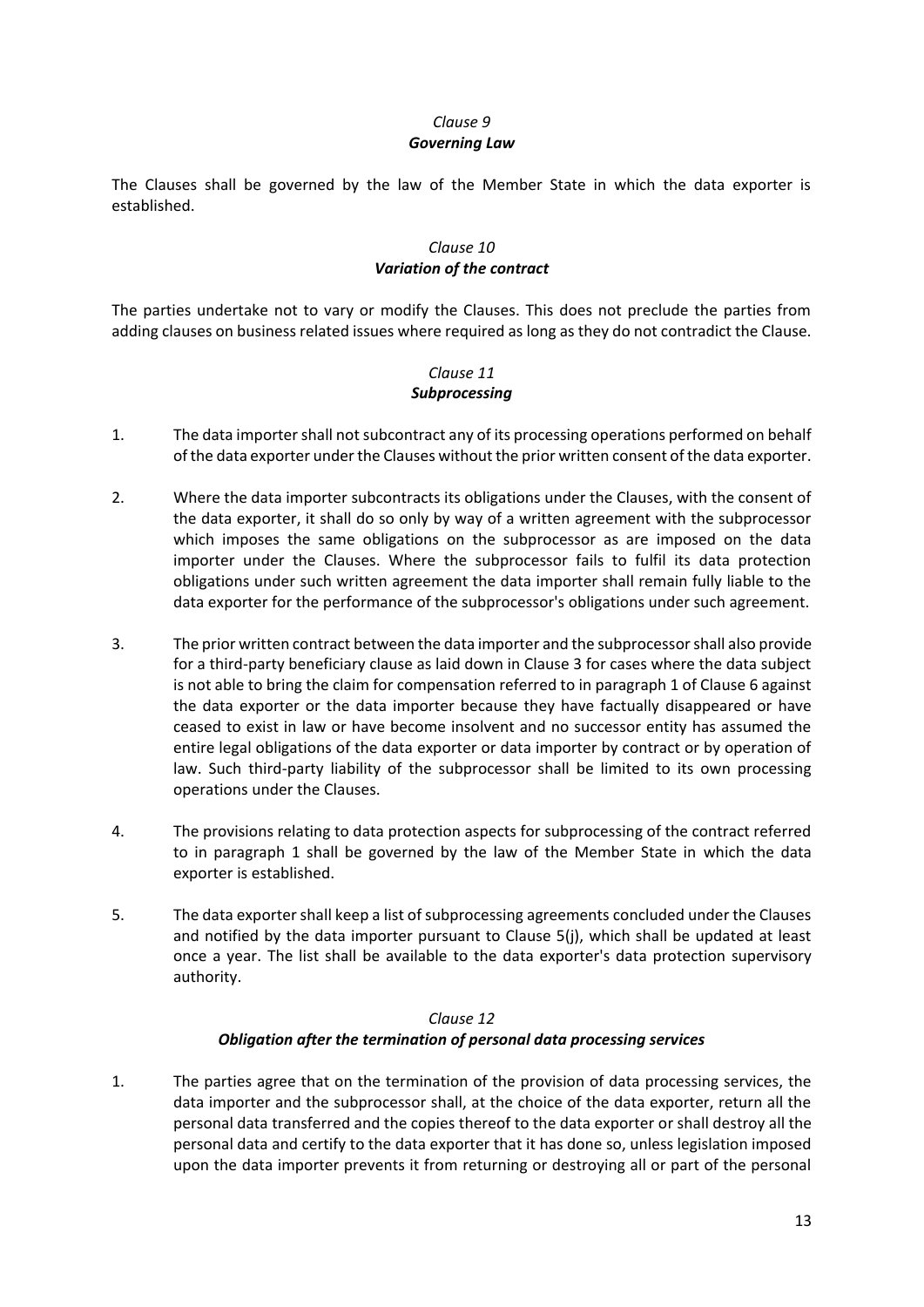data transferred. In that case, the data importer warrants that it will guarantee the confidentiality of the personal data transferred and will not actively process the personal data transferred anymore.

2. The data importer and the subprocessor warrant that upon request of the data exporter and/or of the supervisory authority, it will submit its data processing facilities for an audit of the measures referred to in paragraph 1.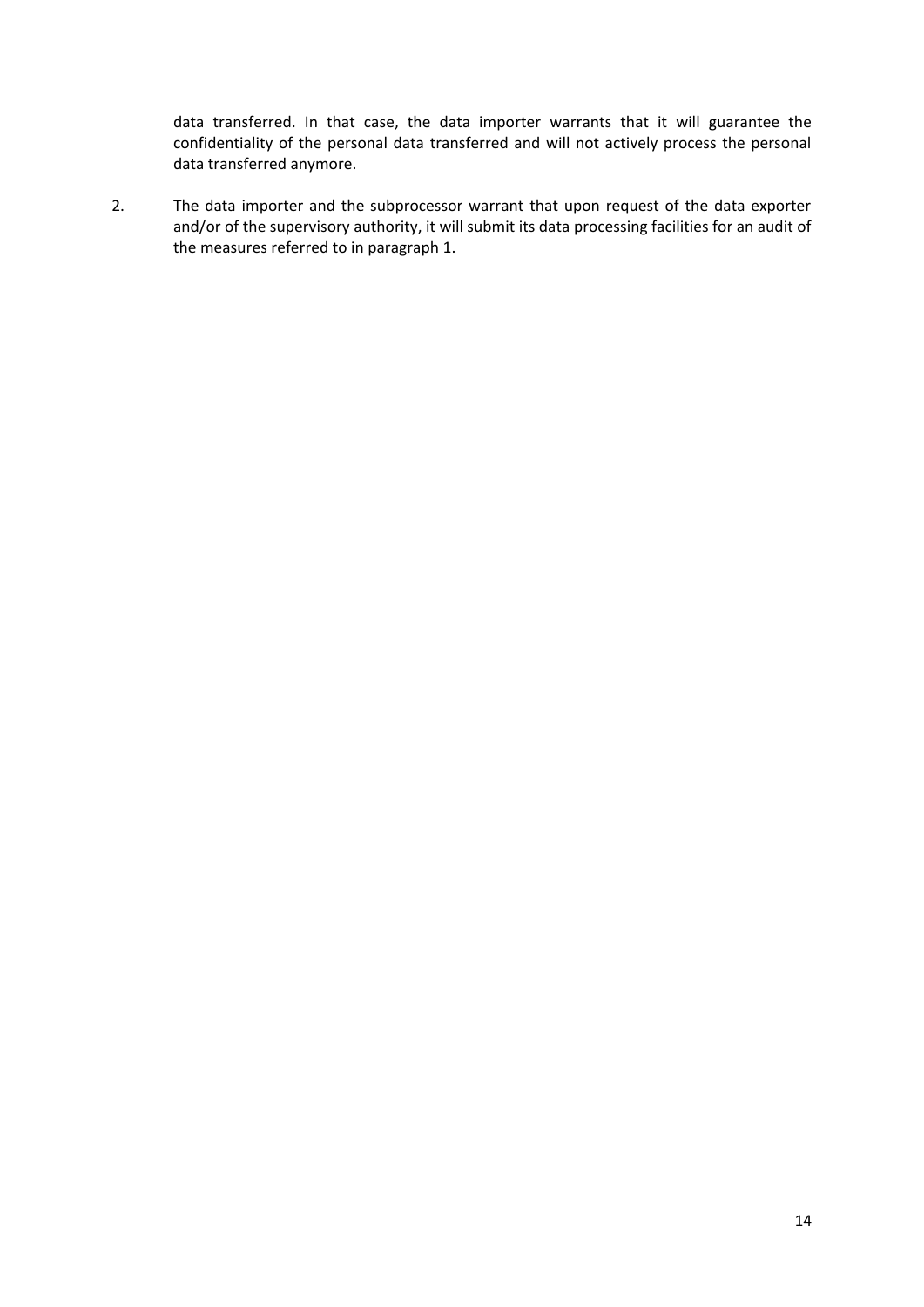### **APPENDIX 1 TO THE STANDARD CONTRACTUAL CLAUSES**

### **Data exporter**

The data exporter is the individual or entity identified as "Account Holder" in the DPA

### **Data importer**

The data importer is Zappar Limited, a provider of augmented reality technology, including ZapWorks an AR toolkit which can be used by individuals and businesses to create and publish their own augmented reality content on Zappar's technology platform.

### **Data subjects**

Data subjects are defined in Part 2 of the DPA.

### **Categories of data**

The personal data are defined in Part 2 of the DPA.

#### **Processing operations**

The personal data transferred will be subject to the following basic processing activities:

The processing operations are defined in Part 2 of the DPA.